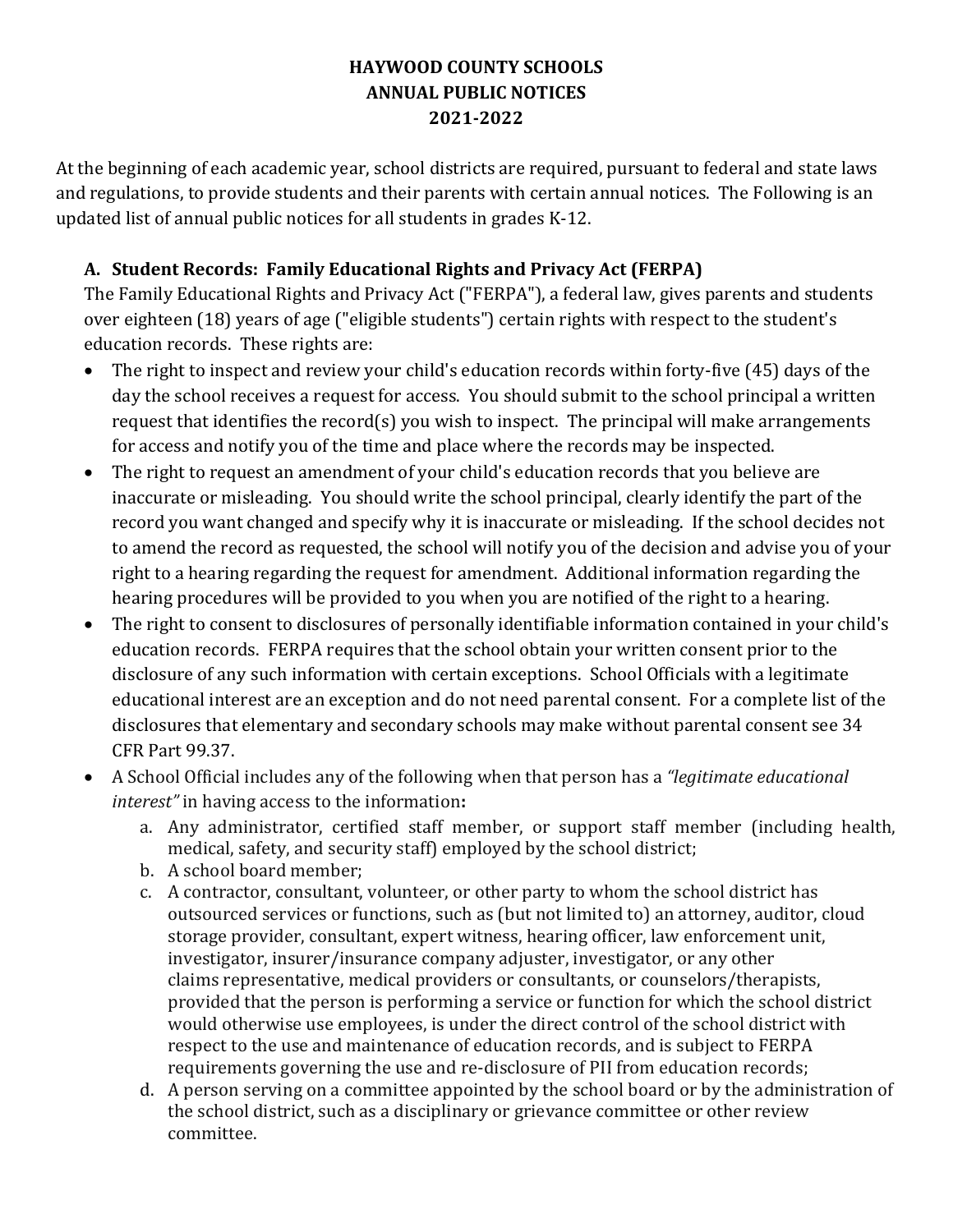A school official has a "legitimate educational interest" if the official needs to review an education record in order to fulfill his or her professional responsibility.

- The School District may release "directory information" about a student unless you have advised the school to the contrary. The School District has designated the following information as directory information:
	- o Student's name
	- o Degrees, honors, and awards received
	- o Address
	- o Date and place of birth
	- o Photograph Participation in officially recognized activities and sports
	- o Major field of study
	- o Weight and height of members of athletic teams
	- o Grade level
	- o Most recent educational agency or institution attended
	- o Dates of attendance
	- o Enrollment status

In addition to the above, Haywood County Schools may release contact information (mailing address, etc.) to colleges, universities and the military for students who may benefit from these institutions.

- The primary purpose of directory information is to allow the school to include this type of information from your child's education records in certain school publications. Examples include:
	- o A playbill, showing your student's role in a drama production;
	- o The annual yearbook;
	- o Honor roll or other recognition lists;
	- o Graduation programs; or
	- o Sports activity sheets, showing weight and height of team members.
- Directory information may also be disclosed to outside organizations without your prior written consent. Outside organizations include, but are not limited to, companies that manufacture class rings or publish yearbooks.
- In addition, under federal law, we are required to provide military recruiters and institutions of higher education, upon their request, with the names, addresses and telephone numbers of high school students unless the student or parent has advised the school that they do not want such information disclosed without their prior written consent.
- If you do not want the school to disclose some or all of the directory information described above from your child's education records to all or certain recipients without your prior written consent, the School District must be notified in writing within fourteen (14) days of the beginning of the school year or within fourteen (14) days of your enrolling in the School District. For your convenience, a form that can be used for this purpose is provided at the end of this Notice. An "opt out" is perpetual and can only be rescinded in writing.
- The right to file a complaint with the U.S. Department of Education concerning alleged failures of the School District to comply with the requirements of FERPA. The name and address of the office that administers FERPA is: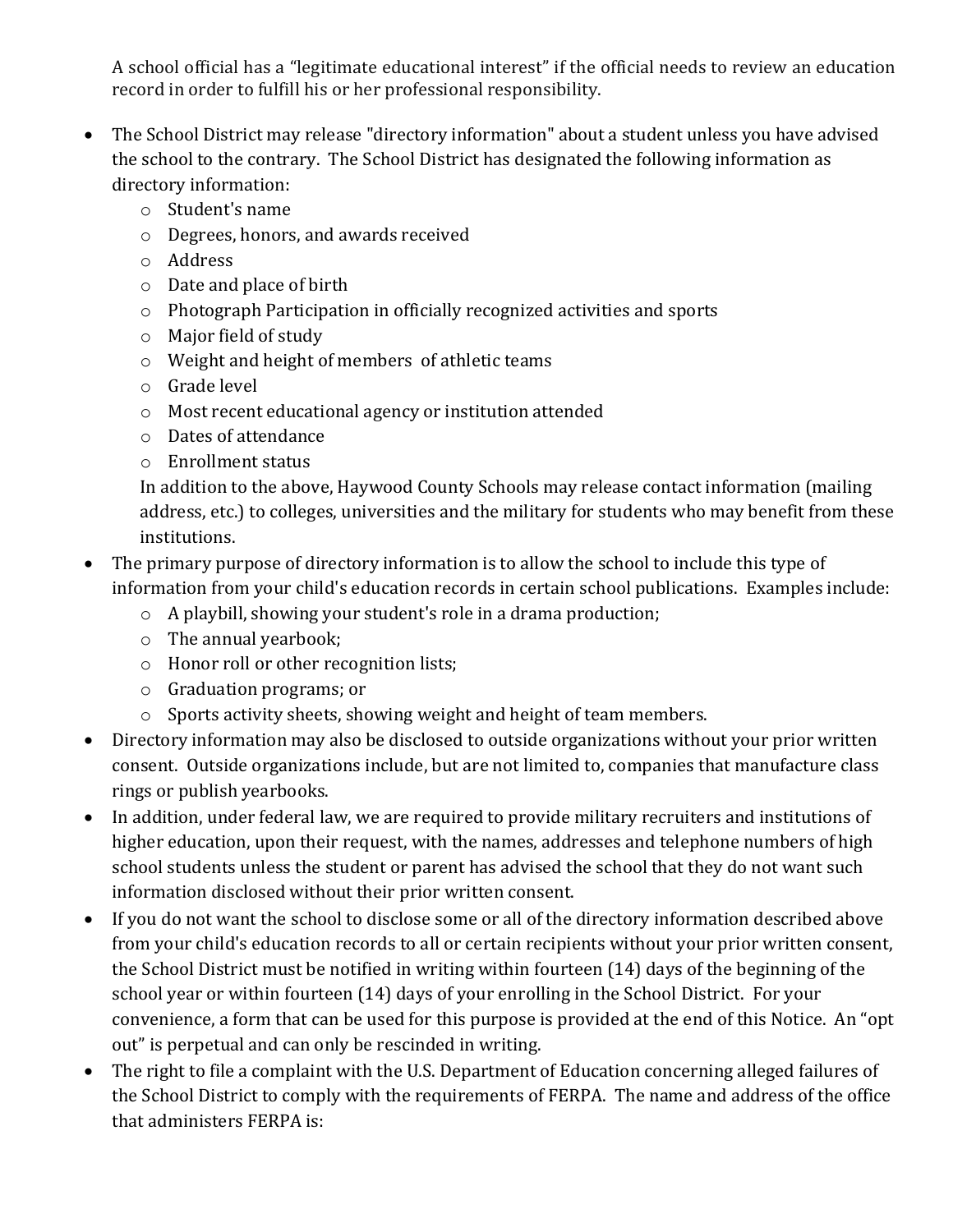Student Privacy Policy Office U.S. Department of Education 400 Maryland Avenue SW Washington, DC 20202-5901

## **B. Non-Discrimination: Title VI of the Civil Rights Act of 1964; The Rehabilitation Act of 1973 (Section 504); and The Americans with Disabilities Act of 1990 (ADA)**

It is the School District's policy not to discriminate on the basis of race, color, national origin, sex, disability, religion, age, genetic information or veteran's status in its educational programs, activities or employment policies. For inquiries or complaints or to request a copy of the School District's grievance procedures, please contact:

504/ADA Coordinator 1230 North Main Street Waynesville, NC 28786 828.456.2400

# **C. Students with Disabilities: Individuals with Disabilities Act (IDEA)**

Pursuant to the IDEA, a federal law, the School District must provide special education services to all children residing in the school district who are between the ages of three (3) and twenty-one (21) who have been diagnosed with or are suspected to have mental, physical or emotional disabilities and who are unable to benefit from a regular school program without special assistance. If your child or a child you know may qualify for such special assistance, please contact: Exceptional Children Director

1230 North Main Street Waynesville, NC 28786 828.456.2400

### **D. Homeless Students: McKinney-Vento Homeless Assistance Act**

For information concerning the educational rights of homeless students please consult Board Policy 4125 or contact: Homeless Assistance Contact 1230 North Main Street Waynesville, NC 28786 828.456.2400

### **E. Protection of Pupil Rights Amendment (PPRA)**

PPRA affords parents of elementary and secondary students certain rights regarding the conduct of surveys, collection and use of information for marketing purposes, and certain physical exams. These include, but are not limited to:

Parents must consent before students are required to submit to a survey that concerns one or more of the following protected areas ("protected information survey") if the survey is funded in whole or part by a program of the U.S. Department of Education: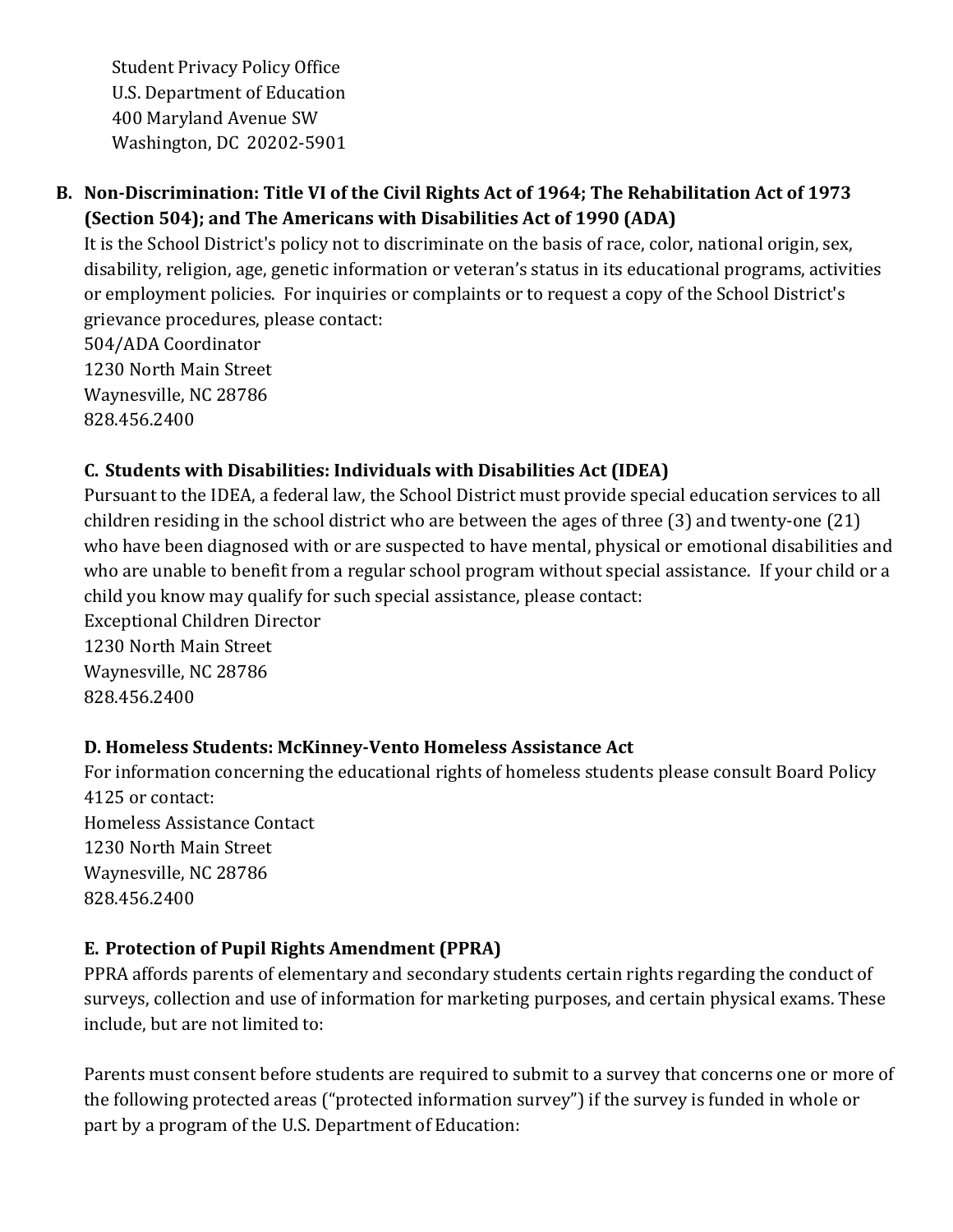- Political affiliates or beliefs of the student or student's parent;
- Mental or psychological problems of the student and/or student's family;
- Sexual behavior or attitudes;
- Illegal, anti-social, self-incrimination or demeaning behavior;
- Critical appraisals of others with whom students have close family relationships;
- Legally recognized privileged relationships, such as with lawyers, doctors or ministers;
- Religious practices, affiliations or beliefs of the student or parents; or
- Income, other than as required by law to determine program eligibility.

Parents must receive notice and an opportunity to opt a student out of-

- 1. Any other protected information survey regardless of funding.
- 2. Any non-emergency, invasive physical exam or screening required as a condition of attendance, administered by the school district, and not necessary to protect the immediate health and safety of a student, except for hearing, vision, or scoliosis screenings, or any physical exam or screening permitted or required under State law; and
- 3. Activities involving collection, disclosure, or use of personal information collected from students for marketing or to sell or otherwise distribute the information to others. (This does not apply to the collection, disclosure, or use of personal information collected from students for the exclusive purpose of developing, evaluating, or providing educational products or services for, or to, students or education institutions.)

Parents may inspect, upon request and before administration or use-

- 1. Protected information surveys of students and surveys created by a third party;
- 2. Instruments used to collect personal information from students for any of the above marketing, sales, or other distribution purposes; and
- 3. Instructional material used as part of the educational curriculum.

These rights transfer from the parents to a student who is 18 years old or an emancipated minor under State law.

Parents will be provided reasonable notification of the planned activities and surveys listed below and be provided an opportunity to opt their child out of such activities and surveys. Parents will also be provided an opportunity to review any pertinent surveys. Following is a list of the specific activities and surveys covered under this direct notification requirement:

- Collection, disclosure, or use of personal information collected from students for marketing, sales, or other distribution.
- Administration of any protected information survey not funded in whole or in part by ED.
- Any non-emergency, invasive physical examination or screening as described above.

Parents who believe their rights have been violated may file a complaint with: Student Privacy Policy Office U.S. Department of Education 400 Maryland Avenue, SW Washington, DC 20202-5901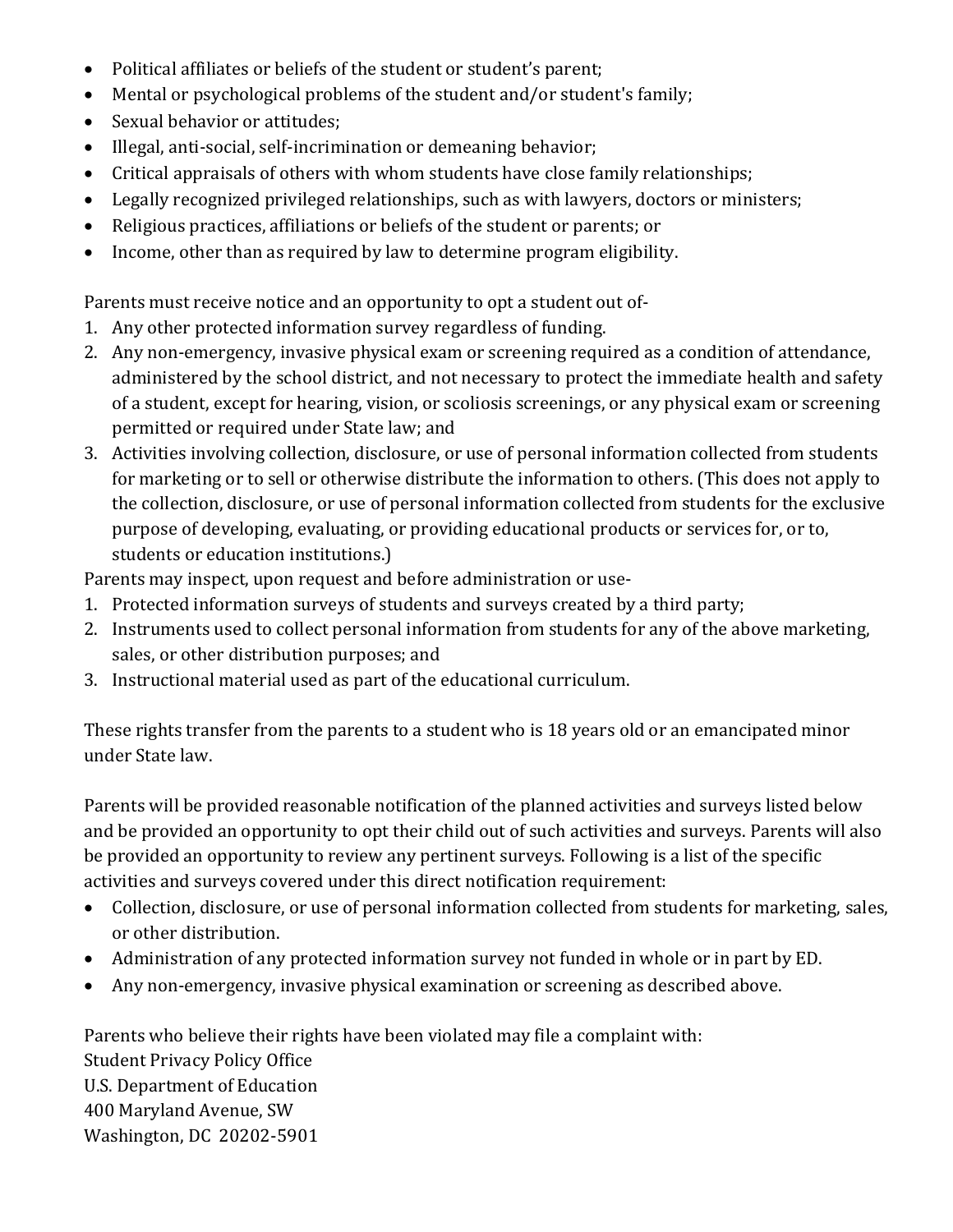# **F. / G. Student Health: N.C.G.S. § 115C-375.4 and N.C.G.S. § 115C-47(51) <sup>1</sup>**

With the passage of N.C.G.S. 115C-375.4, the School District must provide families with information on Influenza and Meningococcal diseases and the vaccines that are available to prevent each. Influenza ("flu") is caused by a virus that spreads from infected persons to the nose or throat of others. Influenza can cause fever, sore throat, chills, coughs, headache and muscle aches.

Anyone can get influenza. Most people are ill with flu for only a few days, but some get much sicker and may need to be hospitalized. Influenza causes an average of 36,000 deaths each year in the U.S., mostly among the elderly.

Influenza vaccine is available in two types. Inactivated (killed) flu vaccine, given as a shot, has been used in the U.S. for many years. A live, weakened vaccine, FluMist, was licensed in 2003. It is sprayed into the nostrils. It is available for people 5-49 years of age. Influenza viruses change often. Therefore, influenza vaccine is updated every year. Protection develops in about 2 weeks after getting the shot and may last up to a year. The best time to get the vaccine is in October or November. Contact your local health department or physician for more details on cost and availability of the vaccine.

Meningococcal disease is a serious illness, caused by bacteria. It is the leading cause of bacterial meningitis in children 2-18 years old in the United States. Meningitis is an infection of the brain and spinal cord coverings. Meningococcal disease can also cause blood infections. About 2,600 people get meningococcal disease each year in the U.S. Ten to fifteen percent of these people die, in spite of treatment with antibiotics. Of those who live, another 10% have chronic complications. It is most common in infants less than one year of age, international travelers, and people with certain medical conditions. College freshmen, particularly those who live in dormitories, have a slightly increased risk of getting meningococcal disease.

Learn more about these vaccines by consulting with your family doctor or nurse or contacting the Haywood County Health Department at 828.452.6675 or the Centers for Disease Control and Prevention (CDC) at 1.800.232.2522 (English) or 1.800.232.0233 (Spanish) or visiting http://cdc.gov/vaccines/.

Parents of children with chronic diseases are asked to notify schools on an annual basis to assure the best possible school-based support. North Carolina General Statute § 115C-47(51) requires schools to provide information concerning cervical cancer, cervical dysplasia and human papillomavirus and the vaccines available to prevent these diseases. Information on these diseases and the vaccines can be found at www.cdc.gov/vaccines/vpd-vac. Those individuals without internet access can contact a school nurse or the Haywood County Health Department at 828.452.6675.

l <sup>1</sup> This section need only be distributed to students in grades 5 through 12.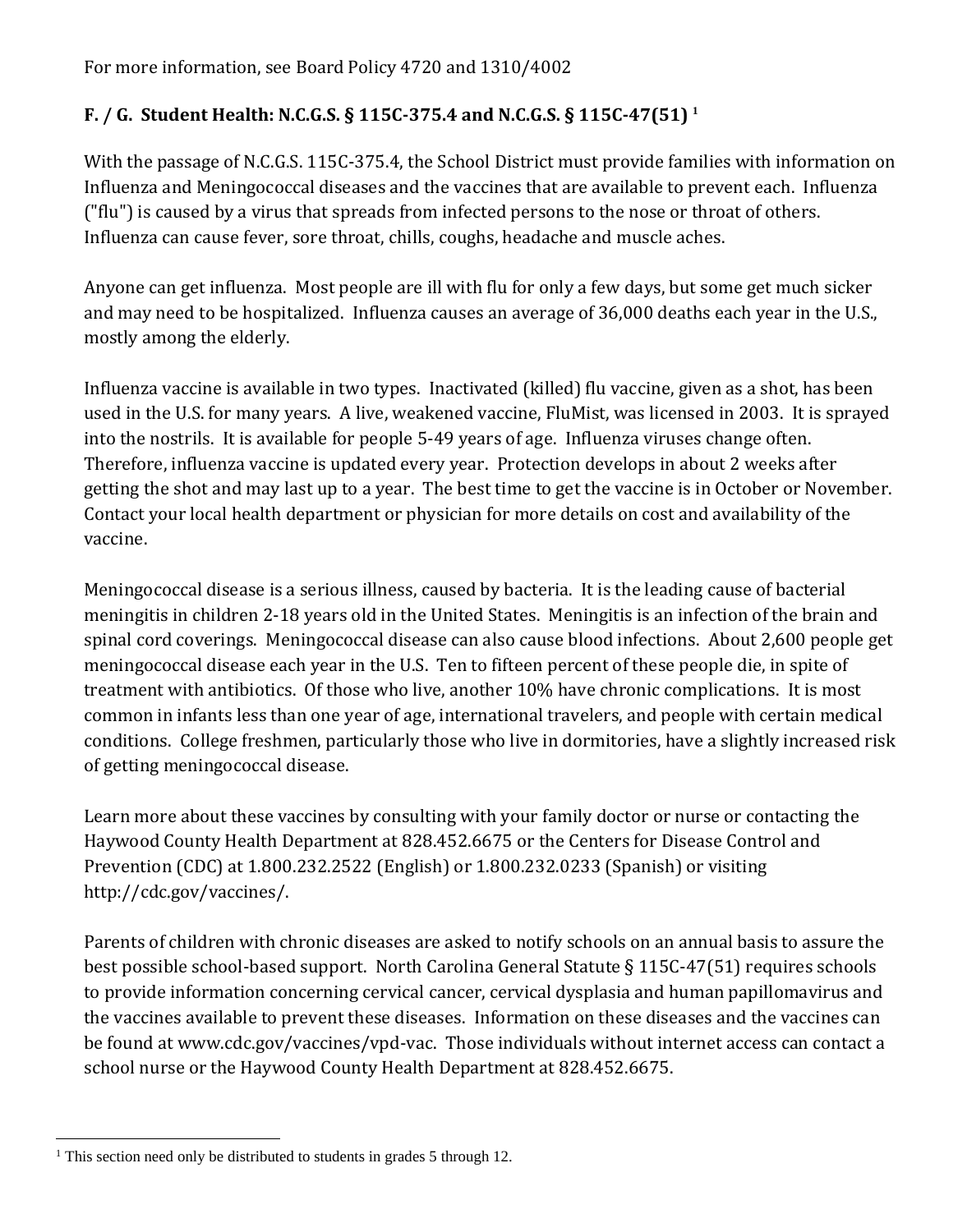#### **H. North Carolina Safe Surrender Law<sup>2</sup>**

Pursuant to N.C.G.S. §7B-500(b), a female may legally surrender her newborn baby to a responsible adult without fear of criminal prosecution. While any responsible adult may receive a newborn, School Social Workers, School Nurses, counselors and law enforcement agents are examples of responsible adults who are familiar with this law. More information can be found at www.ncdhhs.gov/assistance/pregancy-services/safe-surrender. Those individuals without internet access can contact a school nurse or social worker.

### **I. Asbestos Hazard Emergency Response Act**

This notice is provided to you with information regarding the Asbestos Hazard Emergency Response Act (AHERA) Management Plan for Haywood County Schools. AHERA is a provision of the Toxic Substance Control Act and was passed by Congress in 1986. It requires schools to "ensure that workers and building occupants, or their legal guardians, are informed at least once each school year about inspections, response actions, and post-response action activities, including periodic reinspection and surveillance activities that are planned or in progress as well as the availability of the AHERA Management Plan for public review." (§763.84(c))

The AHERA Management Plan contains documents of the initial AHERA inspection, 6-month periodic Surveillances, Triennial re-inspections, employee training and Operations and Maintenance procedures. If you have any questions regarding the AHERA Management Plan for this school district, please consult or contact:

Director of Maintenance 401 Farm View Road Waynesville, NC 28786 828.456.2402

 $\overline{a}$ 

### **J. Use of Pesticides: N.C.G.S. § 115C-47(47)**

With the passage of N.C.G.S. § 115C-47(47), the School District must provide notification regarding pesticide use on school property. For more information please consult Board Policy 9205 or contact: Director of Maintenance at 828.456.2402.

### **K. Student Restraint/Seclusion/Isolation**

The School District has adopted Board Policy 4302, as required by N.C.G.S. § 115C-391.1. Board Policy Regulation 4301, as well as N.C.G.S. § 115C-391.1, are fully set out herein.

**(a) It is the policy of the State of North Carolina to**: (1) Promote safety and prevent harm to all students, staff, and visitors in the public schools. (2) Treat all public school students with dignity and respect in the delivery of discipline, use of physical restraints or seclusion, and use of reasonable force as permitted by law. (3) Provide school staff with clear guidelines about what constitutes use of reasonable force permissible in North Carolina public schools. (4) Improve student achievement, attendance, promotion, and graduation rates by employing positive behavioral interventions to address student behavior in a positive and safe manner. (5) Promote retention of valuable teachers

 $2$  This section need only be distributed to students in grades 9 through 12.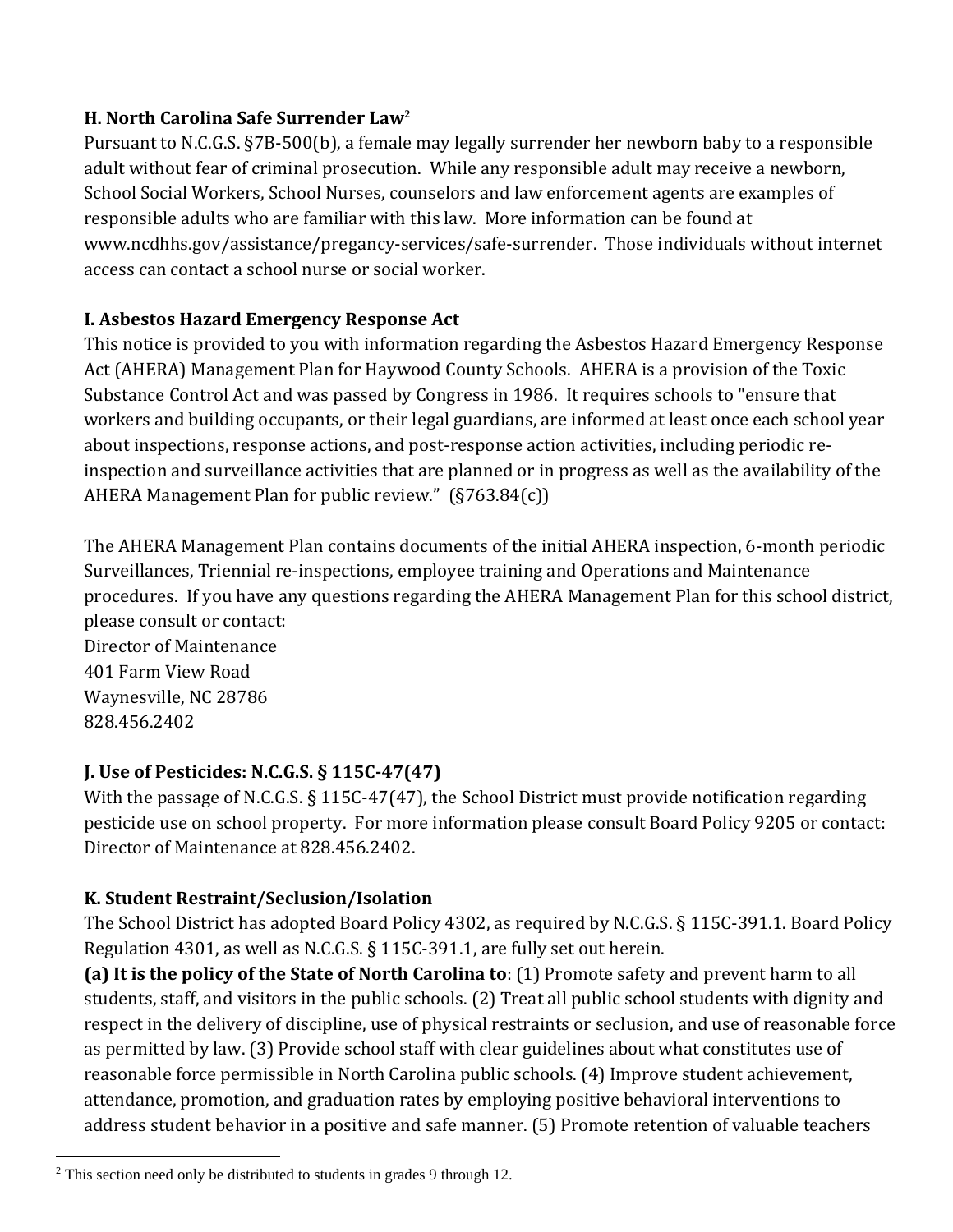and other school personnel by providing appropriate training in prescribed procedures, which address student behavior in a positive and safe manner.

**(b) The following definitions apply in this section**: (1) "Assistive technology device" means any item, piece of equipment, or product system that is used to increase, maintain, or improve the functional capacities of a child with a disability. (2) "Aversive procedure" means a systematic physical or sensory intervention program for modifying the behavior of a student with a disability which causes or reasonably may be expected to cause one or more of the following: a. Significant physical harm, such as tissue damage, physical illness, or death. b. Serious, foreseeable long-term psychological impairment. c. Obvious repulsion on the part of observers who cannot reconcile extreme procedures with acceptable, standard practice, for example: electric shock applied to the body; extremely loud auditory stimuli; forcible introduction of foul substances to the mouth, eyes, ears, nose, or skin; placement in a tub of cold water or shower; slapping, pinching, hitting, or pulling hair; blindfolding or other forms of visual blocking; unreasonable withholding of meals; eating one's own vomit; or denial of reasonable access to toileting facilities. (3) "Behavioral intervention" means the implementation of strategies to address behavior that is dangerous, disruptive, or otherwise impedes the learning of a student or others. (4) "IEP" means a student's Individualized Education Plan. (5) "Isolation" means a behavior management technique in which a student is placed alone in an enclosed space from which the student is prevented from leaving. (6) "Law enforcement officer" means a sworn law enforcement officer with the power to arrest. (7) "Mechanical restraint" means the use of any device or material attached or adjacent to a student's body that restricts freedom of movement or normal access to any portion of the student's body and that the student cannot easily remove. (8) "Physical restraint" means the use of physical force to restrict the free movement of all or a portion of a student's body. (9) "School personnel" means: a. Employees of a local board of education. b. Any person working on school grounds or at a school function under a contract or written agreement with the public school system to provide educational or related services to students. c. Any person working on school grounds or at a school function for another agency providing educational or related services to students. (10) "Seclusion" means the confinement of a student alone in an enclosed space from which the student is: a. Physically prevented from leaving by locking hardware or other means. b. Not capable of leaving due to physical or intellectual incapacity. (11) "Time-out" means a behavior management technique in which a student is separated from other students for a limited period of time in a monitored setting.

**(c) Physical Restraint**: (1) Physical restraint of students by school personnel shall be considered a reasonable use of force when used in the following circumstances: a. As reasonably needed to obtain possession of a weapon or other dangerous objects on a person or within the control of a person. b. As reasonably needed to maintain order or prevent or break up a fight. c. As reasonably needed for selfdefense. d. As reasonably needed to ensure the safety of any student, school employee, volunteer, or other person present, to teach a skill, to calm or comfort a student, or to prevent self-injurious behavior. e. As reasonably needed to escort a student safely from one area to another. f. If used as provided for in a student's IEP or Section 504 plan or behavior intervention plan. g. As reasonably needed to prevent imminent destruction to school or another person's property. (2) Except as set forth in subdivision (1) of this subsection, physical restraint of students shall not be considered a reasonable use of force, and its use is prohibited. (3) Physical restraint shall not be considered a reasonable use of force when used solely as a disciplinary consequence. (4) Nothing in this subsection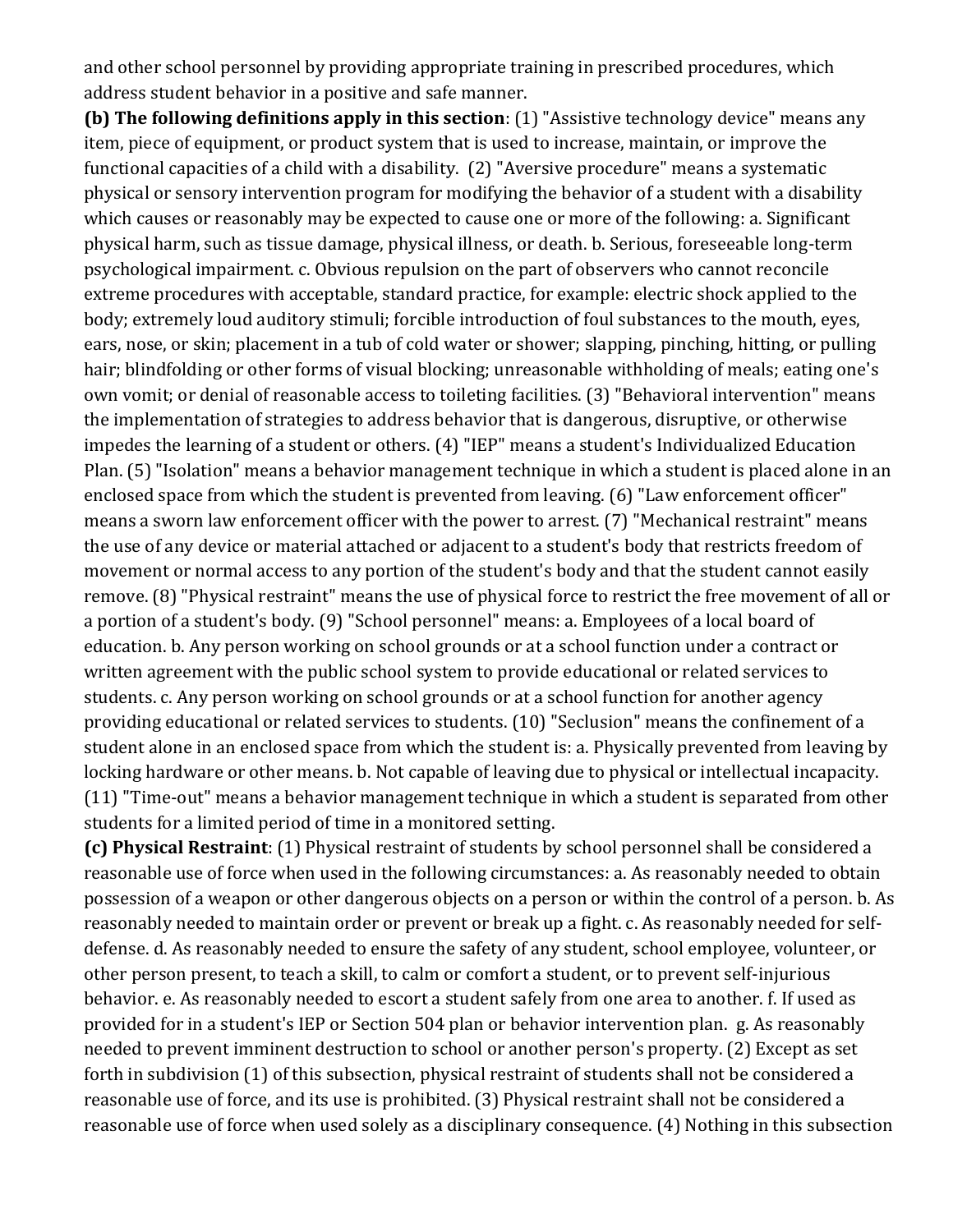shall be construed to prevent the use of force by law enforcement officers in the lawful exercise of their law enforcement duties.

**(d) Mechanical Restraint**: (1) Mechanical restraint of students by school personnel is permissible only in the following circumstances: a. When properly used as an assistive technology device included in the student's IEP or Section 504 plan or behavior intervention plan or as otherwise prescribed for the student by a medical or related service provider. b. When using seat belts or other safety restraints to secure students during transportation. c. As reasonably needed to obtain possession of a weapon or other dangerous objects on a person or within the control of a person. d. As reasonably needed for self-defense. e. As reasonably needed to ensure the safety of any student, school employee, volunteer, or other person present. (2) Except as set forth in subdivision (1) of this subsection, mechanical restraint, including the tying, taping, or strapping down of a student, shall not be considered a reasonable use of force, and its use is prohibited. (3) Nothing in this subsection shall be construed to prevent the use of mechanical restraint devices such as handcuffs by law enforcement officers in the lawful exercise of their law enforcement duties.

**(e) Seclusion**: (1) Seclusion of students by school personnel may be used in the following circumstances: a. As reasonably needed to respond to a person in control of a weapon or other dangerous object. b. As reasonably needed to maintain order or prevent or break up a fight. c. As reasonably needed for self-defense. d. As reasonably needed when a student's behavior poses a threat of imminent physical harm to self or others or imminent substantial destruction of school or another person's property. e. When used as specified in the student's IEP, Section 504 plan, or behavior intervention plan; and 1. The student is monitored while in seclusion by an adult in close proximity who is able to see and hear the student at all times. 2. The student is released from seclusion upon cessation of the behaviors that led to the seclusion or as otherwise specified in the student's IEP or Section 504 plan. 3. The space in which the student is confined has been approved for such use by the local education agency. 4. The space is appropriately lighted. 5. The space is appropriately ventilated and heated or cooled. 6. The space is free of objects that unreasonably expose the student or others to harm. (2) Except as set forth in subdivision (1) of this subsection, the use of seclusion is not considered reasonable force, and its use is not permitted. (3) Seclusion shall not be considered a reasonable use of force when used solely as a disciplinary consequence. (4) Nothing in this subsection shall be construed to prevent the use of seclusion by law enforcement officers in the lawful exercise of their law enforcement duties.

**(f) Isolation** – Isolation is permitted as a behavior management technique provided that: (1) The space used for isolation is appropriately lighted, ventilated, and heated or cooled. (2) The duration of the isolation is reasonable in light of the purpose of the isolation. (3) The student is reasonably monitored while in isolation. (4) The isolation space is free of objects that unreasonably expose the student or others to harm.

**(g) Time-out** – Nothing in this section is intended to prohibit or regulate the use of time-out as defined in this section.

**(h) Aversive Procedures** – The use of aversive procedures as defined in this section is prohibited in public schools.

**(i) Nothing in this section modifies the rights of school personnel to use reasonable force** as permitted under G.S. 115C-390.3 or modifies the rules and procedures governing discipline under G.S. 115C-390.1 through G.S. 115C-390.12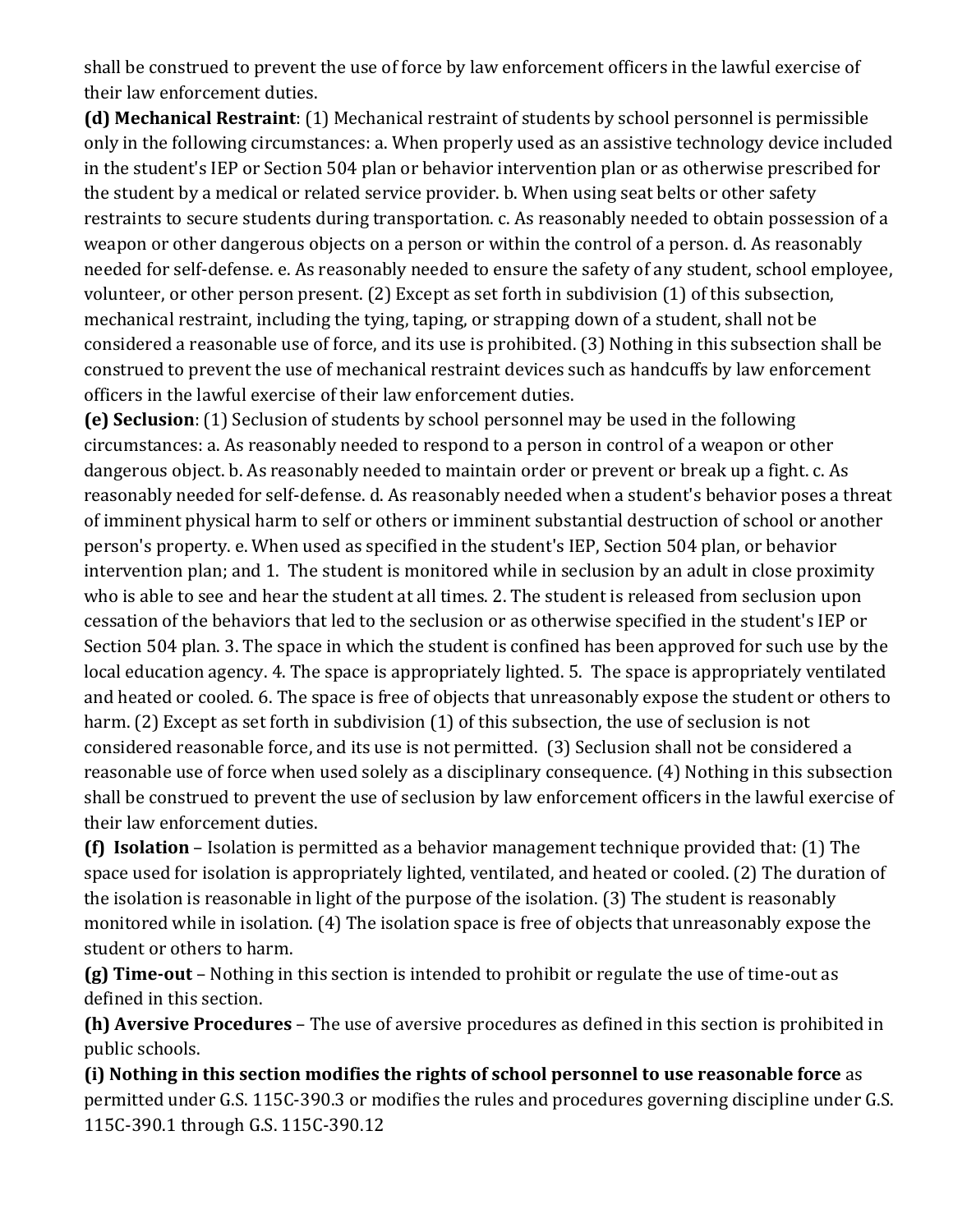**(j) Notice, Reporting, and Documentation.** (1) Notice of Procedures – Each local board of education shall provide to school personnel and parents or guardians at the beginning of each school year copies of this section and all local board policies developed to implement this section. (2) Notice of specified incidents: a. School personnel shall promptly notify the principal or principal's designee of: 1. Any use of aversive procedures. 2. Any prohibited use of mechanical restraint. 3. Any use of physical restraint resulting in observable physical injury to a student. 4. Any prohibited use of seclusion or seclusion that exceeds ten minutes or the amount of time specified on a student's behavior intervention plan. b. When a principal or principal's designee has personal knowledge or actual notice of any of the events described in this subdivision, the principal or principal's designee shall promptly notify the student's parent or guardian and will provide the name of a school employee the parent or guardian can contact regarding the incident. (3) As used in subdivision (2) of this subsection, "promptly notify" means by the end of the workday during which the incident occurred when reasonably possible, but no event later than the end of following workday. (4) The parent or guardian of the student shall be provided with a written incident report for any incident reported under this section within a reasonable period of time, but in no event later than 30 days after the incident. The written incident report shall include: a. The date, time of day, location, duration, and description of the incident and interventions. b. The events or events that led up to the incident. c. The nature and extent of any injury to the student. d. The name of a school employee the parent or guardian can contact regarding the incident. (5) No local board of education or employee of a local board of education shall discharge, threaten, or otherwise retaliate against another employee of the board regarding that employee's compensation, terms, conditions, location, or privileges of employment because the employee makes a report alleging a prohibited use of physical restraint, mechanical restraint, aversive procedure, or seclusion, unless the employee knew or should have known that the report was false.

**(k)** Nothing in this section shall be construed to create a private cause of action against any local board of education, its agents or employees, or any institutions of higher education or their agents or employees or to create a criminal offense.

### **L. Use of Corporal Punishment**

While corporal punishment is legal in North Carolina, it is no longer used as a discipline option in Haywood County Schools.

### **M. Parental Information for Title I Schools**

The elementary (K-5) schools in this district receive federal funding through Title I. These funds are used to provide supplemental instruction to students who are in need of assistance in the area of reading and, on occasion, in the area of mathematics. Our goal is to provide early intervention to struggling learners.

Federal guidelines require that school districts provide a process by which parents may request the qualifications of their child's teacher. As a parent of a student in a Title I school, you have the right to know the following information:

- Whether the teacher has met state qualifications for the grade levels and subject areas in which the teacher provides instruction;
- Whether the teacher is teaching under emergency or other provisional status through which state qualifications have been waived;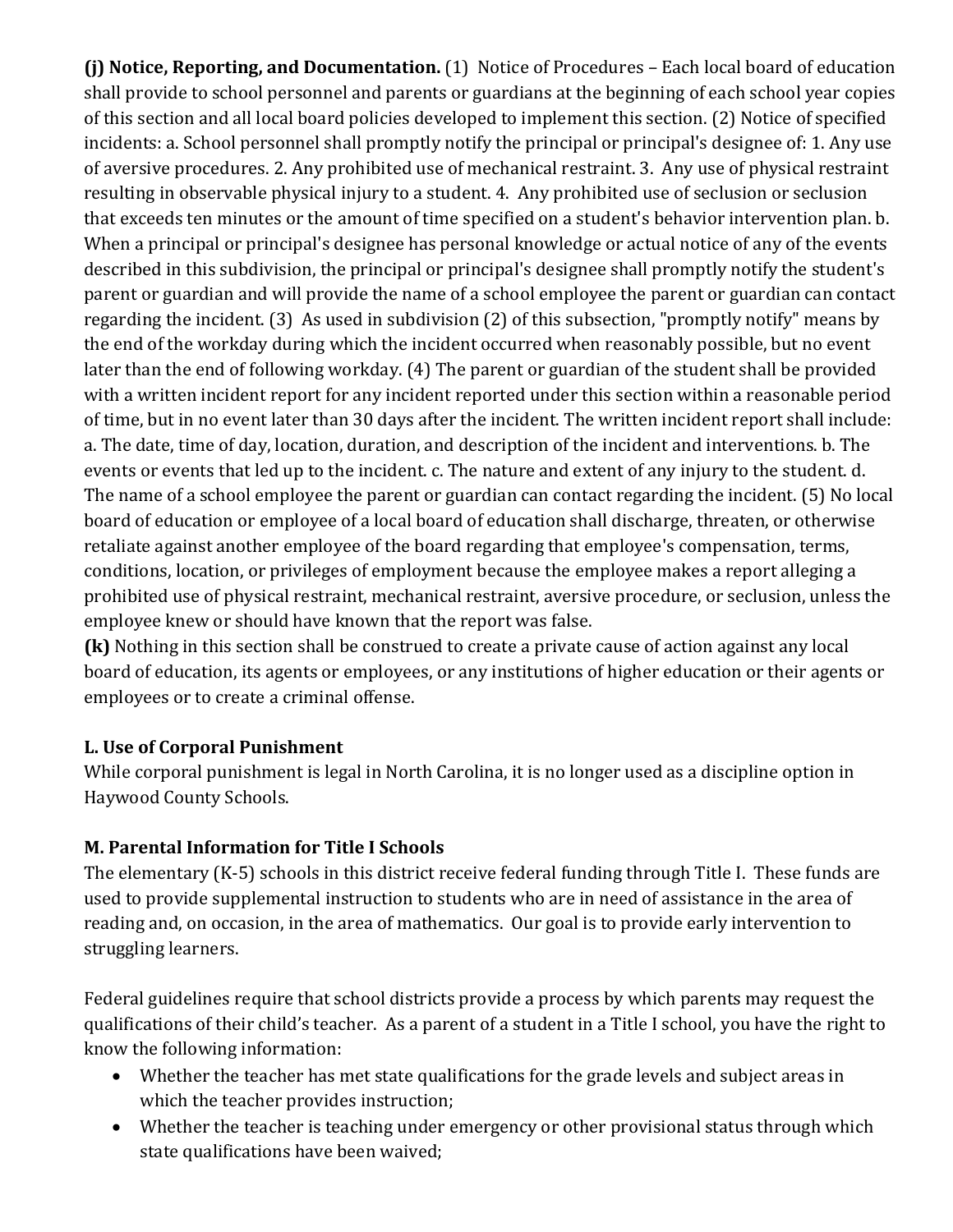- The baccalaureate degree major of the teacher and any other graduate certification or degree held by the teacher, and the field of discipline of the certification or degree;
- Whether the child is provided services by paraprofessionals and, if so, their qualifications.
- To request this information, please contact the Title I Director at 828.456.2400.

### **N. Free or Reduced School Lunch**

Instructions on how to access the application on-line, will be sent home with your child at the beginning of the school year. Please complete the form and return it to your child's teacher. You will be notified if your child(ren) qualifies for free or reduced meal prices. All information is strictly confidential. For more information on participation in the Free or Reduced School Lunch program or questions about breakfast and summer lunch program, see Board Policy 6225 and please contact Child Nutrition at 828.627.1150.

### **O. Student Discipline Policies**

Pursuant to N.C.G.S. § 115C-390.2(i), schools must make available all policies, rules and regulations regarding student discipline. For the Board's policies and regulations regarding student discipline, consult the Board's online policy manual at [www.haywood.k12.nc.us/policy/.](http://www.haywood.k12.nc.us/policy/) All other student discipline information will be printed in student handbooks or made available on the school's website at the beginning of the year at<http://www.haywood.k12.nc.us/policy/4000-students/>

# **P. Student and Parent Complaint and Grievance Procedures**

For information concerning student and parent complaint and grievance procedures please consult Board Policy 4010 or contact the superintendent at 828.456.2400.

### **Q. Equal Access to Facilities**

The school system provides equal access to its facilities. For more information about accessing school facilities, consult with Board Policy 5030 available at [www.haywood.k12.nc.us/policy/.](http://www.haywood.k12.nc.us/policy/)

# **R. Information Regarding Advanced Courses**

Pursuant to N.C.G.S. § 115C-174.26(d), schools must provide information to students and parents on available opportunities and the enrollment process for student to take advanced courses. This information will be printed in student handbooks or made available on the school's website at the beginning of the year available at individual school websites.

# **S. School Bullying/Cyber-Bullying Policies**

Pursuant to N.C.G.S. § 115C-407.16(d), school principals shall provide the local board of education's policy prohibiting bullying and harassing behavior, including cyber-bullying, to staff, students and parents. See policies 1710, 4020 and 7230 available at [www.haywood.k12.nc.us/policy/](http://www.haywood.k12.nc.us/policy/) and will be printed in student and employee handbooks. Hard copies of the policies are available from the school principal upon request.

### **T. Student Testing Information**

For information concerning the dates of system-wide and state-mandated tests that students will be required to take during the school year, how the results from the test will be used and whether each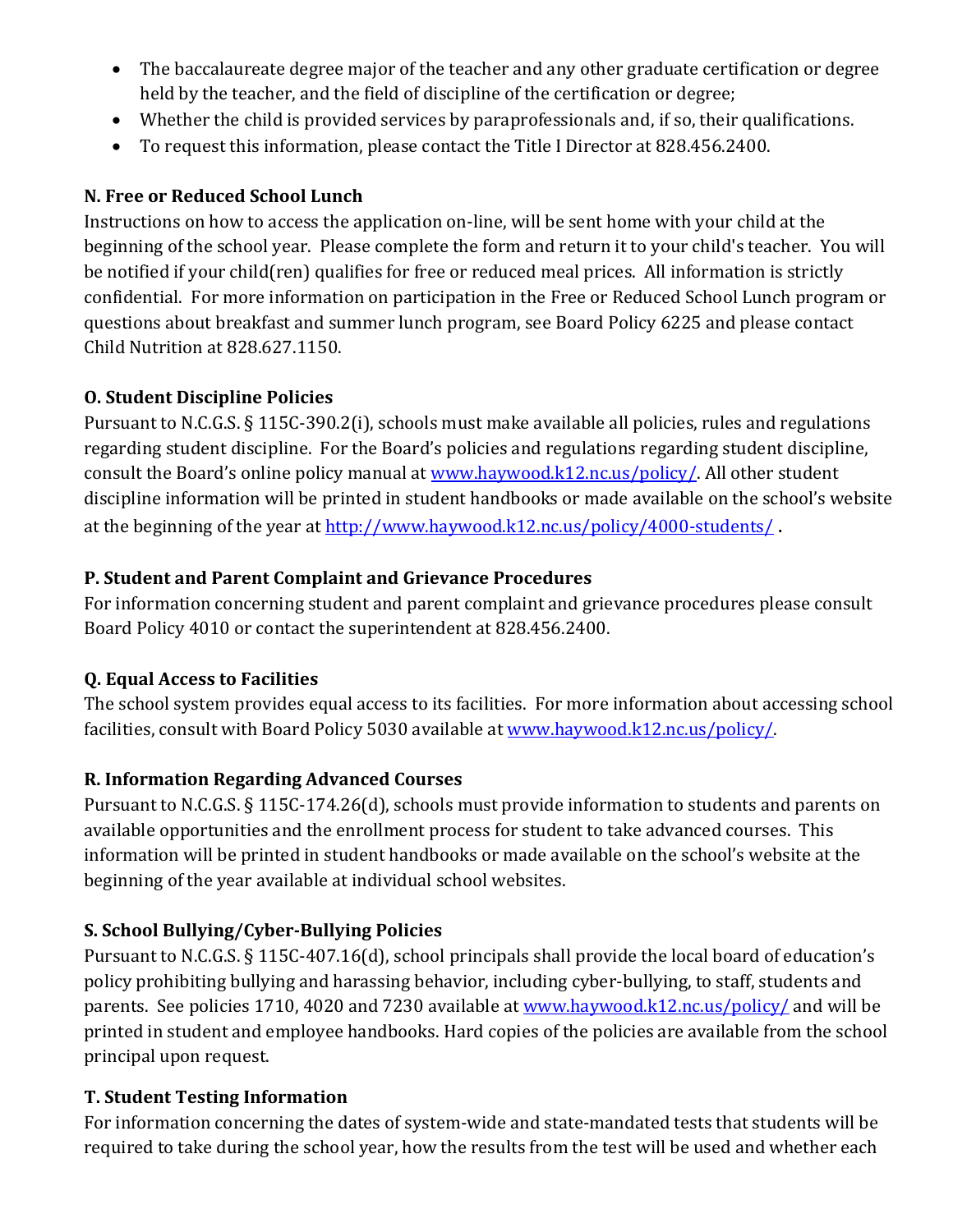test is required by the State Board of Education or the local Board of Education, contact Haywood County Schools at 828.456.2400.

## **U. School Annual Report Card Grade**

Pursuant to N.C.G.S. § 115C-47(58), you will be notified of the most recent grade of the school your child is attending, as issued by the State Board of Education, if the school received a grade of "D" or  $^{\prime\prime}$ F".

## **V. Student Wellness Policy**

For information concerning the District's student wellness policy, see Board Policies 3540 and 6140 available at [www.haywood.k12.nc.us/policy/.](http://www.haywood.k12.nc.us/policy/)

# **W. School Health Education Program**

You have the right to opt-out your child's participation in curricula related to: (a) prevention of sexually transmitted diseases, including Acquired Immune Deficiency Syndrome (AIDS); (b) avoidance of out-of-wedlock pregnancy; or (c) reproductive health and safety education. A copy of the materials that will be used in these curricula will be available in the school media center during the school year and at other times that the media center is available to the public. Materials also may be made available for review in the central office.

# **X. Local Education Agency Report Card**

For information concerning the District's Local Education Agency Report Card required by Section 6311(h)(1) and (2) of the Elementary and Secondary Education Act, or a copy of the Report Card contact <https://ncreportcards.ondemand.sas.com/src>

### **Y. Title IX Nondiscrimination on the Basis of Sex**

The school system does not discriminate on the basis of sex in its education programs or activities and is required by Title IX of the Education Amendments Acts of 1972 and federal regulations to not discriminate in such a manner. This requirement extends to admission and employment. The board will not tolerate discrimination on the basis if sex, including any form of sexual harassment as that term is defined under Title IX, in any program or activity of the school system.

The board has a designated a Title IX coordinator to coordinate its efforts to comply with its responsibilities under Title IX and its implementing regulations.

Title IX Coordinator 1230 North Main Street Waynesville, NC 28786

Inquiries about the application of Title IX and its implementing federal regulations may be referred to the Title IX Coordinator and/or the Assistant Secretary for Civil Rights in the Office for Civil Rights at the U.S. Department of Education. The contact information for the Office for the Civil Rights with jurisdiction over North Carolina is: Telephone: 202-453-6020. Email: OCR.DC@ed.gov. Office for Civil Rights 400 Maryland Ave, SW Washington, DC 20202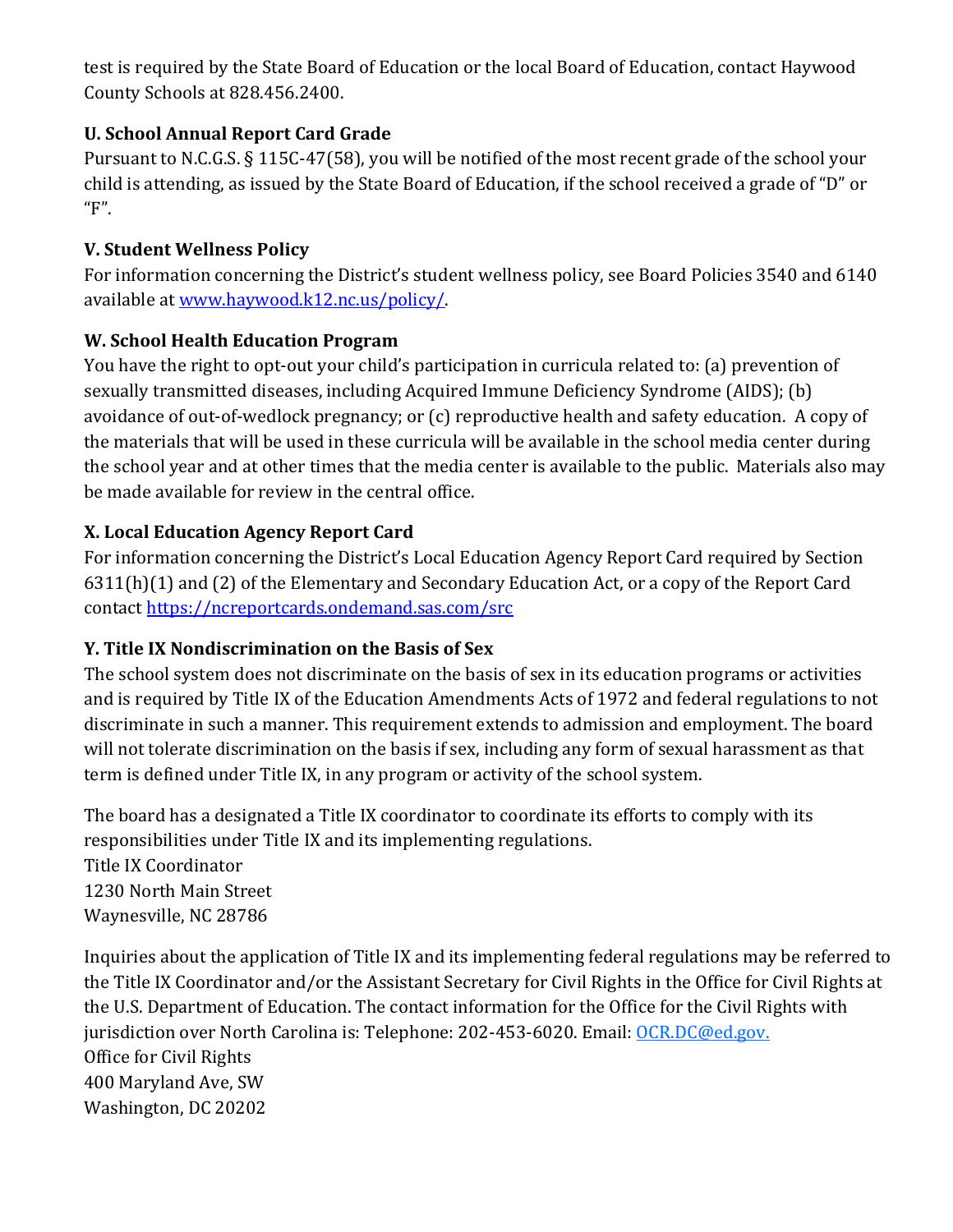For more information about the Title IX policies and grievance procedures, consult Board Policies 1720/4030/7235, 1725/4035/7236 and 1726/4036/7237. This information is also available at [www.haywood.k12.nc.us/policy/](http://www.haywood.k12.nc.us/policy/) and will be printed in student and employee handbooks.